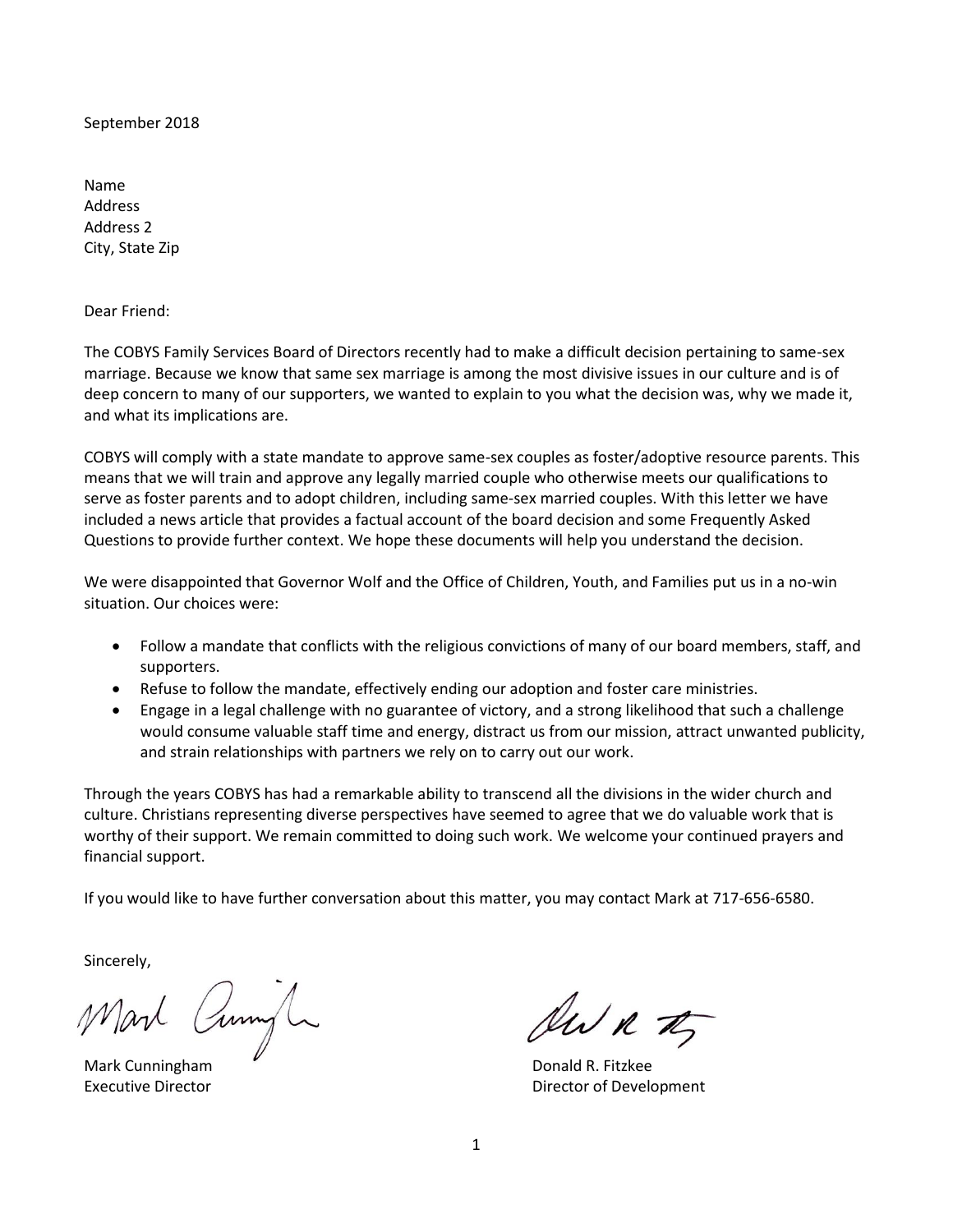# **News Bulletin: COBYS to Comply with State Mandate to Approve Same-Sex Couples**

COBYS Family Services will comply with a state mandate to approve same-sex couples as foster/adoptive resource parents when a new adoption contract takes effect on October 1.

Executive Director Mark Cunningham expressed dismay over the negative impact that a state action has created and may still create for COBYS ministries. "It is upsetting that this topic has taken up so much of our staff and board's time when we have important work to do," said Mark. "The work we do is hard enough without this added distraction."

The COBYS adoption program is an affiliate of the Statewide Adoption and Permanency Network (SWAN), a partnership among the Department of Human Services (DHS), the Pennsylvania Adoption Exchange, public and private adoption agencies, and others. SWAN serves children in the custody of county children and youth agencies. COBYS contracts with SWAN to receive referrals for services and payments for those services.

A written notice from the Department of Human Services' Office of Children, Youth, and Families, dated July 9, 2018, notified SWAN affiliates like COBYS that the new SWAN contract will not allow agencies to discriminate "by reason of race, gender, creed, color, sexual orientation, gender identity or expression" against "any beneficiary of SWAN services, including children and youth who are or who have been in foster care and prospective or approved qualified families who have applied or have agreed to provide permanency to children in the foster care system under this agreement."

COBYS currently does not approve same-sex married couples to serve as foster/adoptive resource families, a policy which no longer will be permitted when the new contract takes effect. The COBYS adoption program is dependent upon having a SWAN contract.

The COBYS Board of Directors discussed the issue for several hours over the course of three meetings on July 23 & 30, and August 20, before authorizing staff to sign in a split vote. Discussion focused mostly on whether to launch a legal challenge against the requirement.

During the discussion a clear majority of the board expressed personal belief in the traditional Judeo-Christian view that marriage is a life-long covenant between a man and a woman. One member who felt strongly that COBYS should not place children with same-sex couples resigned from the board at its August 20 meeting, shortly before the decision to authorize staff to sign was made.

Asked by the board for input, COBYS' five-person Executive Team counseled against COBYS initiating or joining legal action. Staff cited the divisive nature of the issue, the distraction and cost of staff time and energy that a legal challenge could involve, and potential damage to relationships with referring agencies as reasons not to challenge.

In the end, the board approved this statement by voice vote:

*While the COBYS Family Services Board of Directors is not of one mind on the issue of same-sex marriage, in order to fulfill our mission of educating, supporting, and empowering children and adults to reach their full potential, the Board authorizes staff to sign the proposed adoption contract with the new anti-discrimination language that is being required by Governor Wolf and the Office of Children, Youth, and Families.*

Unless a legal challenge from another organization would delay implementation, the new contract takes effect October 1.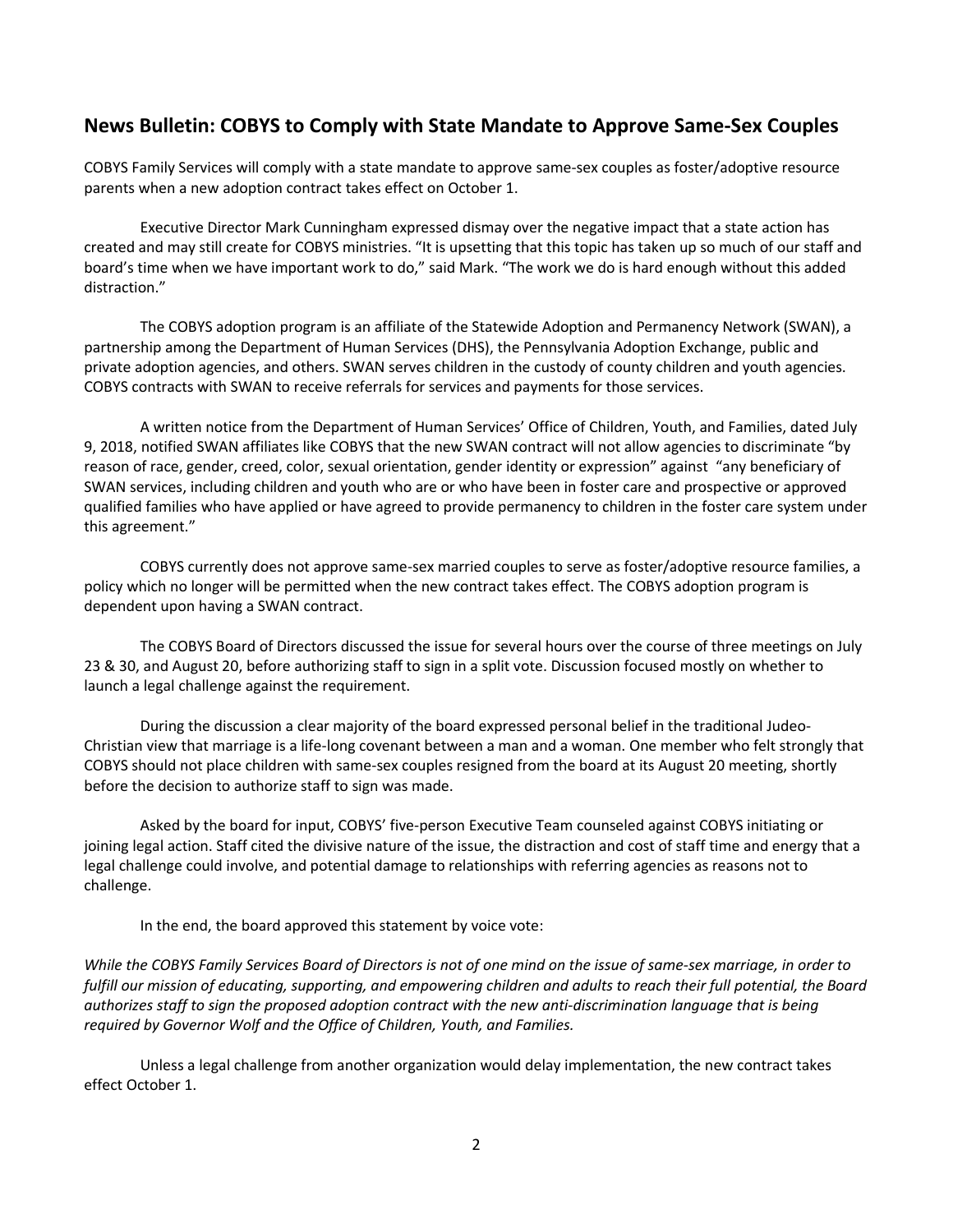## **Frequently Asked Questions**

## *What kinds of families does COBYS currently approve as foster/adoptive resource families?*

COBYS currently approves heterosexual couples who have been married for at least two years and single adults as resource parents. COBYS does not approve same-sex married couples, co-habiting couples, or those who have been married or divorced for less than two years. Learn more about qualifications for resource parents a[t https://cobys.org/foster](https://cobys.org/foster-care/becoming-a-resource-family/)[care/becoming-a-resource-family/.](https://cobys.org/foster-care/becoming-a-resource-family/)

## *In what ways does COBYS currently work with same-sex couples?*

In 2014 the COBYS Board of Directors approved this statement: "COBYS will not approve same-sex couples to be resource parents, but will work with same-sex couples in other capacities in its various programs." The COBYS Adoption and Permanency Unit programs partner with other public and private agencies to find homes for children. In some cases, COBYS is not the primary decision-maker in choosing which family is the best resource for a given child or children. Sometimes children are placed with families that have been trained and approved by other agencies, including same-sex couples. The primary concern in such cases is locating safe, permanent homes for children, some of whom have languished in less desirable living arrangements because no suitable family has been found.

## *Does COBYS approve of same-sex marriage?*

COBYS is comprised of individual people with differing views on same-sex marriage. We believe that a majority of our board members, many of our staff, and a significant portion of our donors would espouse the historic Judeo-Christian view that marriage is a lifelong covenant between one man and one woman. They would not "approve" of same-sex marriage. Others would view same-sex marriage and related issues through more of a social justice lens, with an emphasis on sharing Christ's love and ensuring that all people's rights are protected. We believe that committed Christians can disagree and that the authenticity of a person's faith cannot be judged based on their view on any one theological, cultural, or social issue.

## *Why did the board agree to authorize staff to comply with the requirement to place children with same-sex couples if the majority of the board does not agree with same-sex marriage?*

The reasons likely varied, but the bottom line seemed to be that it is not in the best interest of the organization or the many people we serve to become mired in what is perhaps the most polarizing issue facing our culture. Some of the arguments in favor of signing that were voiced by individual board members during the discussions included:

- Our job is to care for children and not to engage in political fights.
- Our prevailing concern should be placing children in homes where they will be safe from abuse and neglect. Evidence suggests that same-sex couples can parent as safely as heterosexual couples.
- We should not put the large body of adoption work that COBYS does at risk due to concerns over a far smaller number of potential placements that some would find objectionable.
- While the debates in church and society about same-sex marriage are important, COBYS needs to stay focused on caring for kids. Political advocacy is not our mission.

## *What would happen if COBYS would refuse to sign the SWAN contract that requires agencies to approve same-sex couples as resource parents?*

Were COBYS to refuse to sign, the COBYS adoption program would cease to exist, and 27 staff would lose their jobs. What's more, due to the close interrelatedness of foster care with adoption, it is likely that loss of our SWAN adoption contract soon would imperil the viability of our foster care ministry, resulting in possible loss of 17 additional jobs. More important